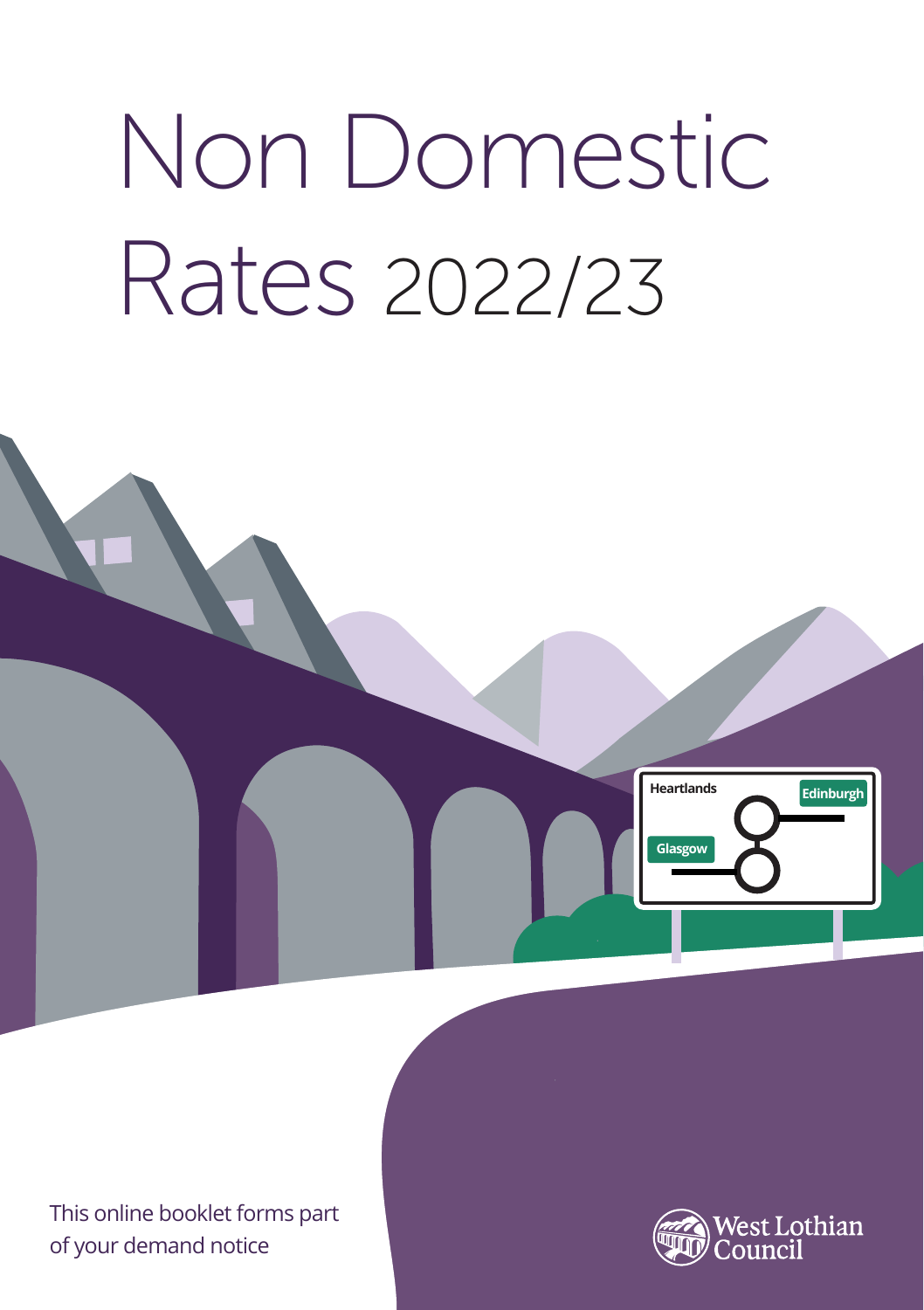# Contents Page

| <b>Non-Domestic Rates</b>                 | 3  |
|-------------------------------------------|----|
| Rateable value                            | 3  |
| Business rate poundage                    | 3  |
| How rates are worked out                  | 3  |
| Coronavirus Reliefs                       | 4  |
| <b>Business Growth Accelerator Relief</b> | 4  |
| Fresh start relief                        | 4  |
| Rates for empty properties                | 5  |
| Disabled relief                           | 5  |
| Day nursery relief                        | 5  |
| Small business bonus scheme               | 6  |
| Charitable and discretionary relief       | 6  |
| Discretionary rate relief scheme          | 7  |
| Rural rate relief                         | 8  |
| Publication of Relief Recipients Page     | 8  |
| Appeals                                   | 8  |
| Paying your rates on time                 | 9  |
| Changes in circumstances                  | 9  |
| Electronic bills and payments             | 10 |
| <b>Business support</b>                   | 10 |
| Service standards: Revenues and Benefits  | 11 |
| Spending on our services                  | 12 |
| Funding our services                      | 13 |
| More Information                          | 13 |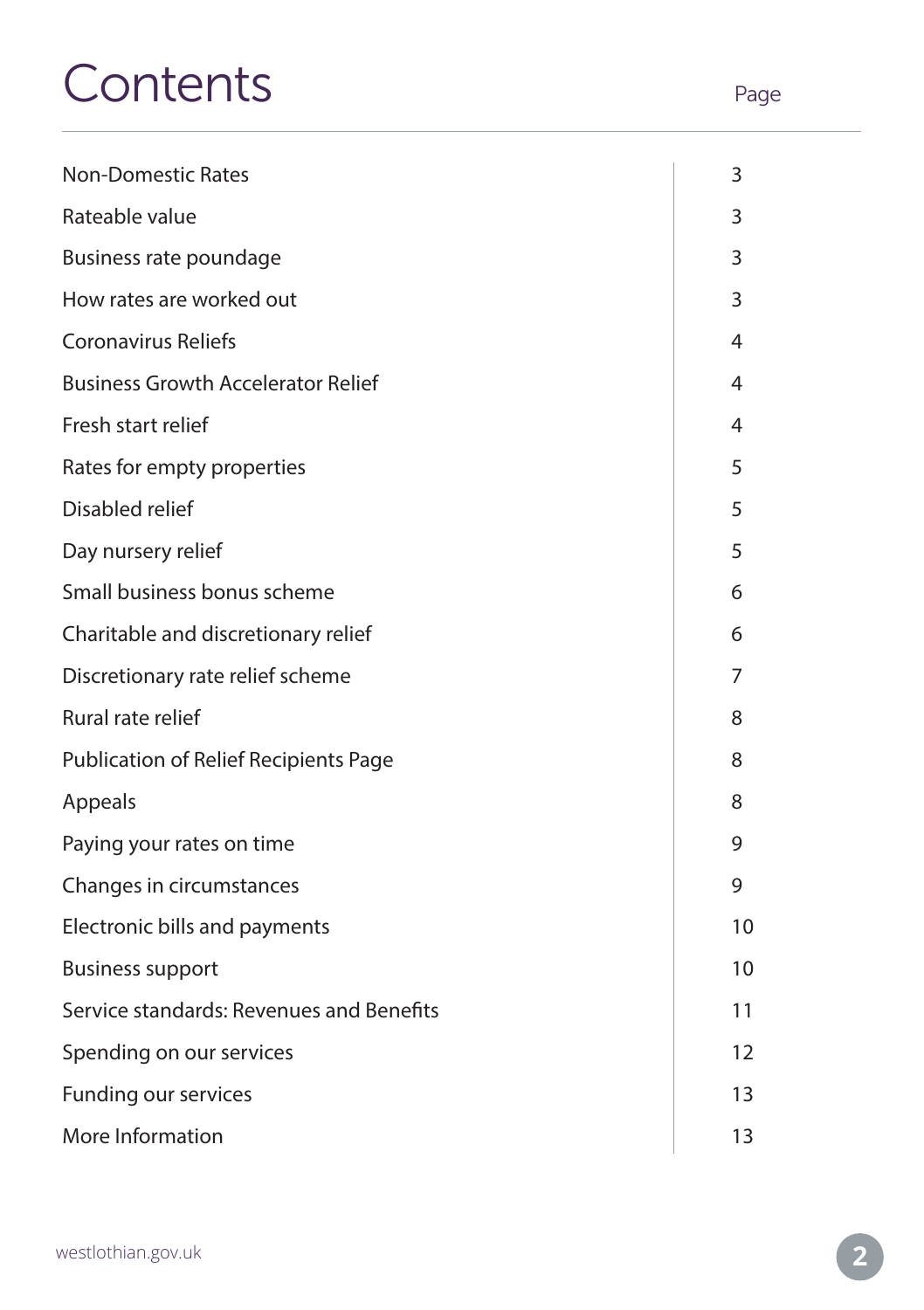## Non-Domestic Rates

Non-Domestic Rates (business rates) is a tax we raise and collect from business properties such as offices and shops.

#### **We collect payments of this tax on behalf of the Scottish Government.**

We pass the money we collect to the Scottish Government. The Scottish Government takes the money collected from all councils and passes it back through grants.

#### Rateable value

The assessor, who works for the Lothian Valuation Joint Board, sets the 'rateable value' for your property. The rateable value is an estimate of the yearly rent the property could earn on the open market. If you want to appeal against your rateable value or have any questions about it, please contact:

#### **The Assessor for Lothian Valuation Joint Board**

17A South Gyle Crescent Edinburgh, EH12 9FL.

Phone: 0131 344 2500 Email: enquiries@lothian-vjb.gov.uk Website:www.saa.gov.uk

### Business rate poundage

Each year, the Scottish Government sets the business rate poundage. This is the amount a business would pay for each £1 of rateable value.

The business rate poundage for 2022/2023 is 49.8p for every £1 of rateable value.

Any business that uses (or has the right to use) a property with a rateable value of more than £51,000 and less than or equal to £95,000 will pay an extra 1.3p on top of the rate poundage.

This means that the business will pay 51.1p for every £1 of rateable value. This is known as the Intermediate Property Rate.

Any business that uses (or has the right to use) a property with a rateable value of more than £95,000 will pay an extra 2.6p on top of the rate poundage.

This means that the business will pay 52.4p for every £1 of rateable value. This is known as the Higher Property Rate.

### How rates are worked out

To work out the bill for your property, you should multiply the rateable value by the poundage rate plus any supplement.

You may be entitled to rate relief or other reductions in your bill.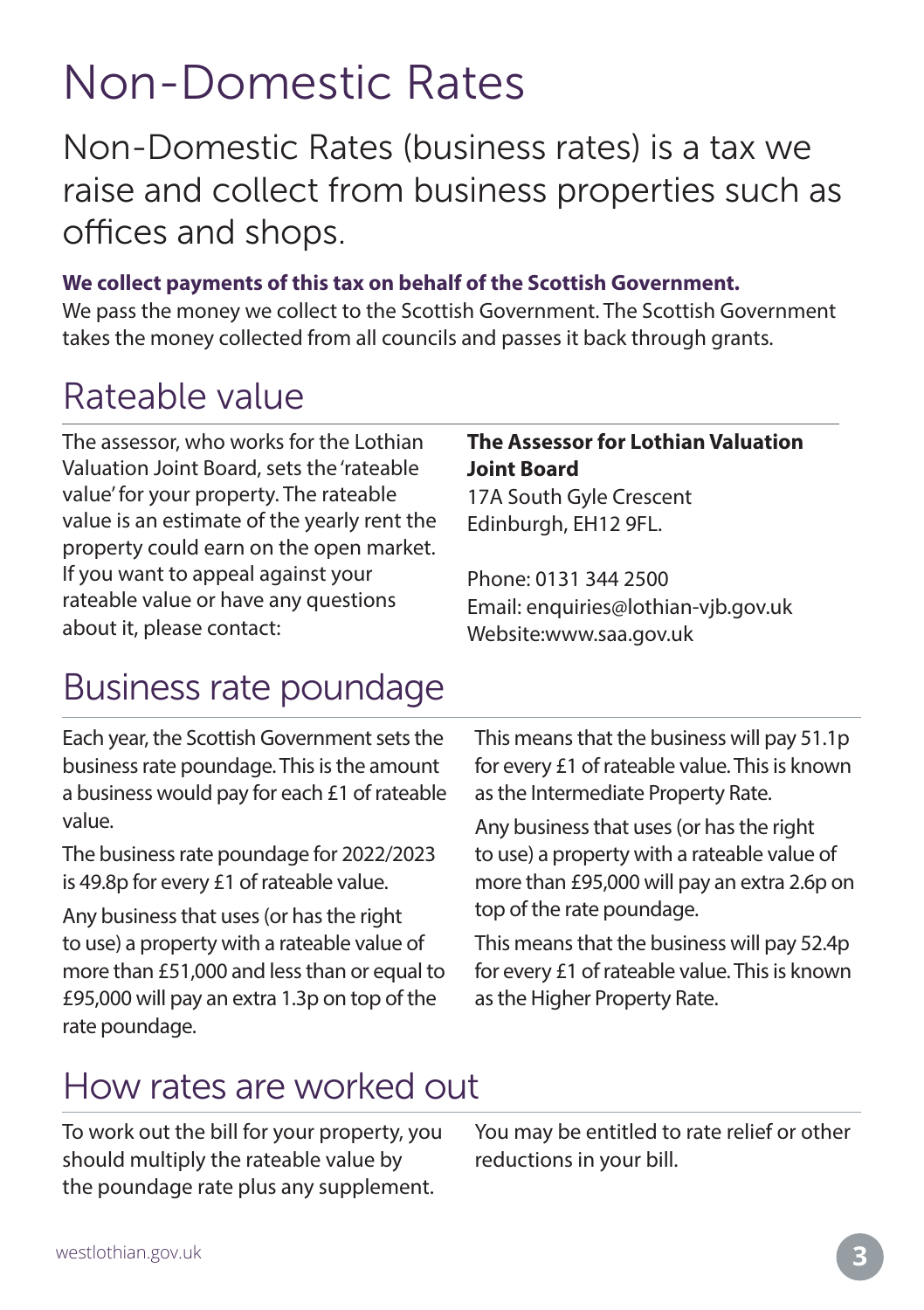#### Coronavirus Reliefs

A 50% relief from rates for the period 1 April 2022 to 30 June 2022 (capped at £27,500 per ratepayer) is available for properties with specified uses in the retail, hospitality and leisure sectors as well as the production of newspapers.

Ratepayers will be required to make an application for this relief.

### Business Growth Accelerator Relief

You may be able entitled to business growth accelerator relief if your property is a new build, or you expand or make improvements to your property.

- New build properties: you won't have to pay business rates until the property is occupied. Thereafter, the ratepayer will be entitled to 100% relief for a period of 12 months.
- Expanding or making improvements to your property: If you expand or make improvements to your property the business rates you're charged will continue to be based on your old rateable value, prior to the works commencing, for a period of 12 months

### Fresh Start Relief

All properties (excluding those used by payday lenders) with a rateable value of no more than £95,000, that are occupied after having been empty for a continuous period of 6 months or more, will be entitled to 100% rates relief for a maximum period of up to 12 months. **You must fill in an application form before we can award any relief.**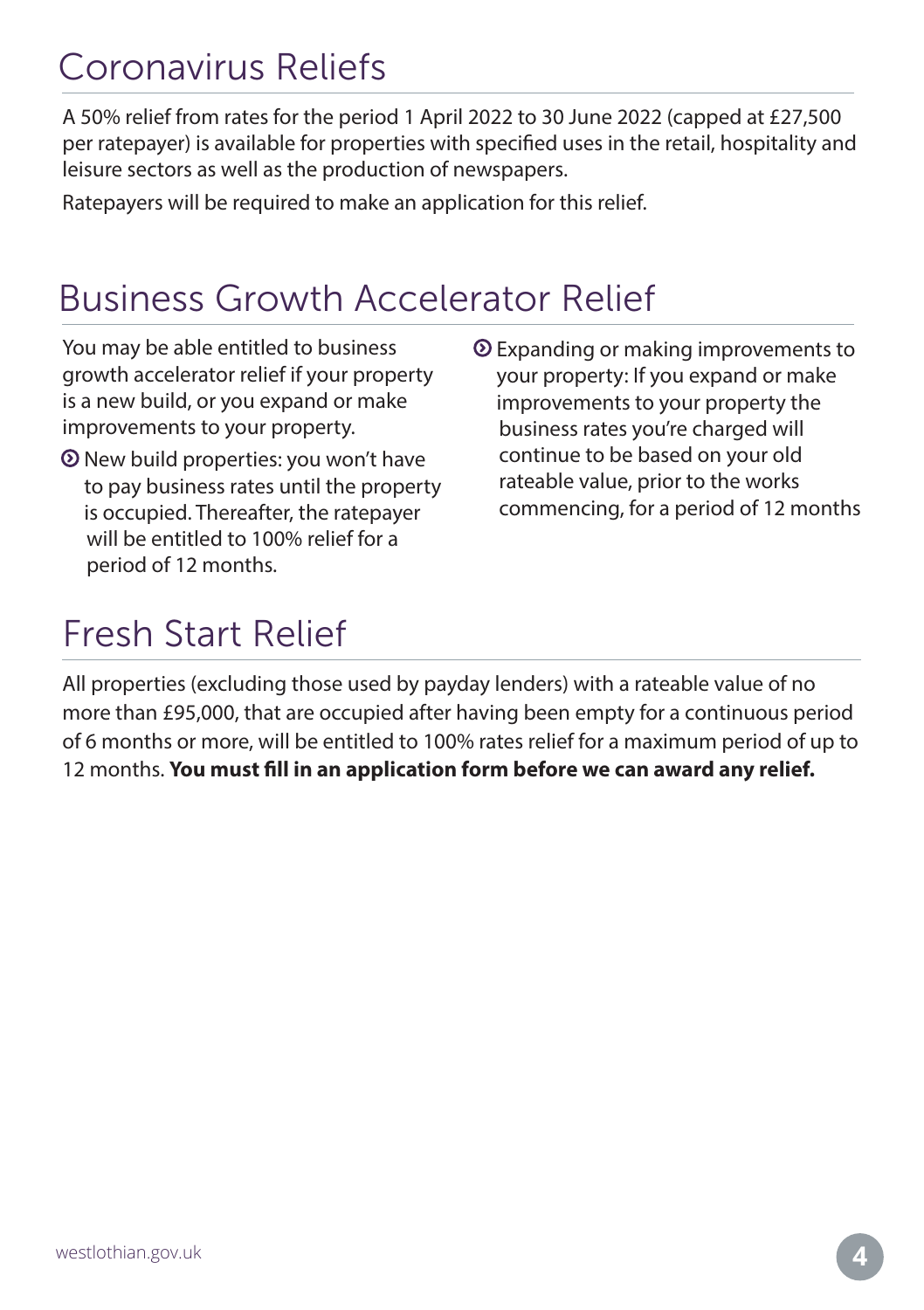### Rates for empty properties

If your property is left empty you may get the following reduction in your rates:

- Standard commercial properties: 50% reduction in rates for the first three months. If the property is still empty after three months you will receive a 10% reduction in rates.
- Industrial properties: no rates will be payable for the first six months. If the property is still empty after six months you will receive a 10% reduction in rates.

An empty property that subsequently becomes occupied will not be eligible for further empty property reduction unless the period of occupation is for at least 6 months

The person or company entitled to use the property will have to pay the bill. We do not charge empty property rates on certain properties, for example:

- Listed buildings
- $\odot$  Properties with a rateable value of less than £1,700

**We may arrange to visit the property before we award any reduction**

### Disabled relief

You may get disabled relief if:

- $\odot$  you provide residential accommodation to care for people who are ill;
- $\odot$  you provide facilities for training people who are ill; or
- you provide welfare services or workshops for disabled people.

At least half of the floor space must be used for these purposes before relief is available.

**You must fill in an application form. Before we can award any relief,we must arrange to visit the property.** 

**By law, we must protect the money we manage.To prevent and detect fraud,we will share information with other organisations responsible for monitoring public spending or managing public funds.**

### Day Nursery Relief

From 1 April 2018 a property that is wholly or mainly used as a day nursery will not pay any rates. This relief is due to end on 30 June 2023. **You must fill in an application form before we can award any relief.**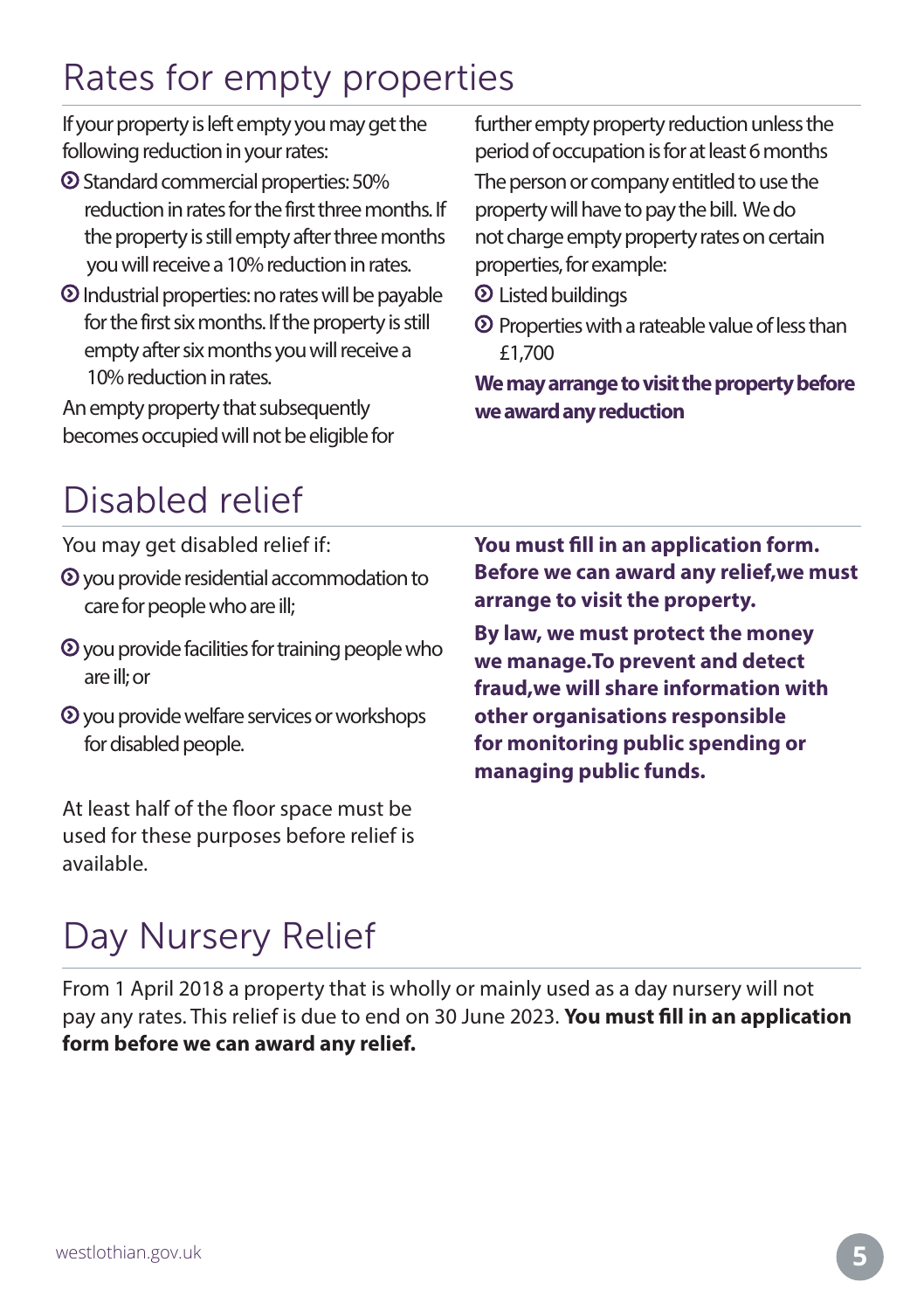### Small business bonus scheme

Businesses who use (or are entitled to use) properties in Scotland with a combined rateable value of £35,000 or less may be entitled to a reduction in their rates bill.

#### **The level of relief for 2022/2023**

| <b>Combined</b><br>rateable value | <b>Rate relief</b> |
|-----------------------------------|--------------------|
| £15,000 or less                   | 100%               |
| £15,001 to £18,000                | 25%                |
| £18,001 to £35,000                | 25%                |

If the combined rateable value of two or more of a business's properties in Scotland (excluding the rateable value of a property used wholly or mainly for a Reverse Vending Machine) is between £18,000 and £35,000, the scheme will give a 25% relief (reduction) for individual properties with a rateable value of £18,000 or less.

Properties that are empty or used for "payday lending" are specifically excluded from any reduction under this scheme. For more details on the scheme visit the Scottish Government website **www.scotland.gov.uk/businessrates**

**If you receive a reduction,we will review this regularly by asking you to fill in an application form.**

**By law,we must protect the money we manage.To prevent and detect fraud,we will share information with other organisations responsible for monitoring public spending or managing public funds.** 

### Charitable and discretionary relief

If your organisation is a charity registered in Scotland, you may be entitled to 80% relief. This is known as 'mandatory relief'. We can then decide whether you have to pay all or part of the other 20%.

We may grant relief of up to 100% to certain other organisations who, although not registered charities,were not set up to make a profit.

**If you have already applied for and been granted relief, the amount will be shown on your bill.**

**By law, we must protect the money we manage.To prevent and detect fraud, we will share information with other organisations responsible for monitoring public spending or managing public funds.**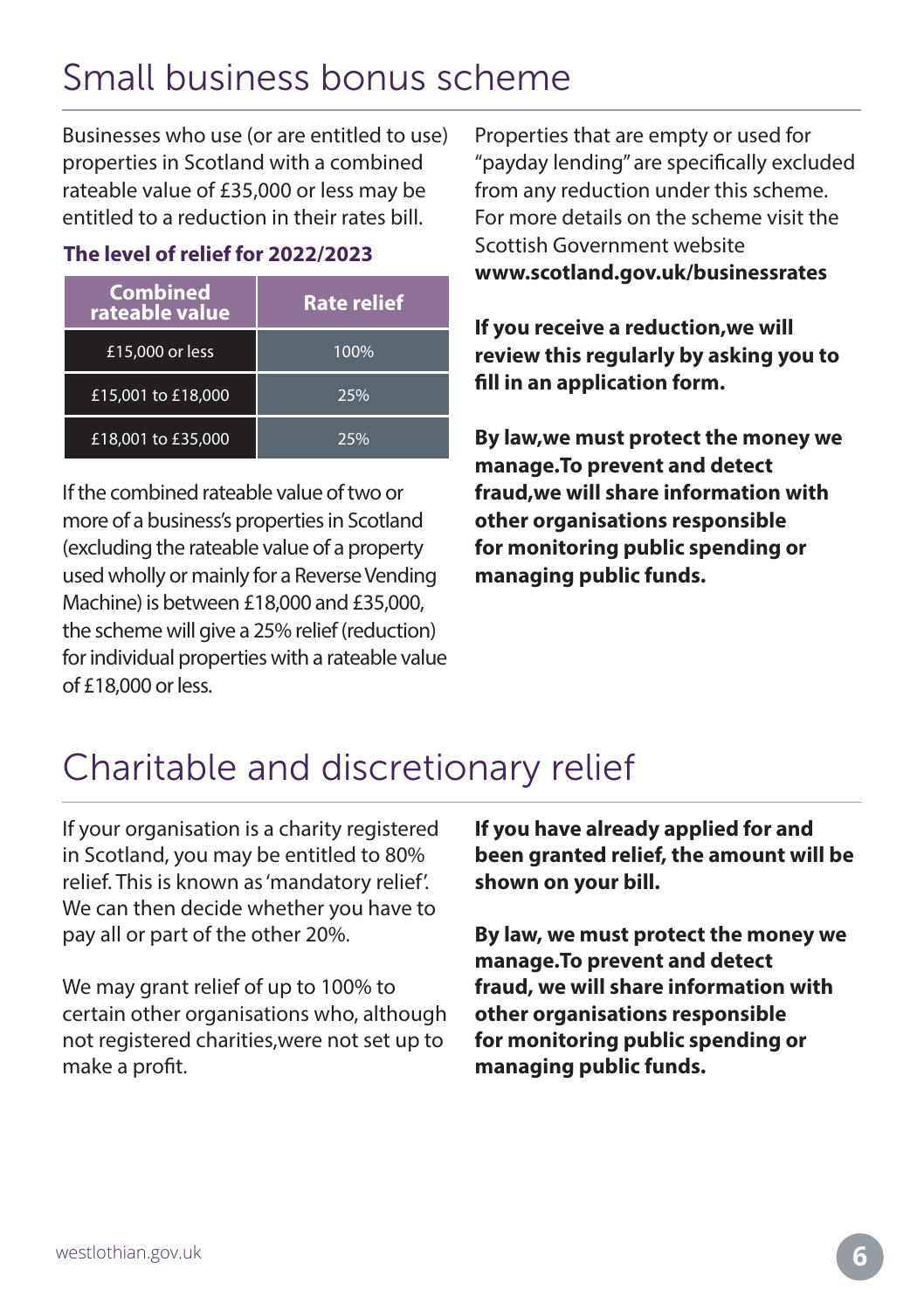#### **An additional 20% discretionary relief for organisations already in receipt of mandatory or 80% relief as a community interest company where:**

- $\odot$  they are mainly concerned with working with youths (under 19 years of age), or
- operate premises wholly or mainly used as a museum, along with any premises that are ancillary to that use, or
- $\odot$  provide community facilities in village halls and community centres, or would otherwise qualify for 100%
- discretionary rates relief as a club, society or other organisation that does not have a licence to sell alcohol, is not conducted for profit and is used mainly for recreational purposes.
- operate a foodbank
- are a Community Development Financial Institution registered with the Financial Conduct Authority and whose charitable objects include the prevention or relief of financial hardship through the provision of affordable personal loans to financially excluded individuals.
- Citizens Advice Bureau West Lothian

80% discretionary relief to be granted to clubs, societies or other organisations that have a licence to sell alcohol, are not conducted for profit and are used mainly for recreational purposes.

80% discretionary relief to be granted to Community Interest Companies (CICs) designed to promote community benefits and interests.

100% discretionary relief to be granted to clubs, societies or other organisations that do not have a licence to sell alcohol, are not conducted for profit and are used mainly for recreational purposes.

100% discretionary relief to be granted to all clubs which are recognised as a sporting activity by Sports Scotland.

100% relief to be granted to Credit Unions who operate as non-profit making organisations.

100% relief to be granted to foodbanks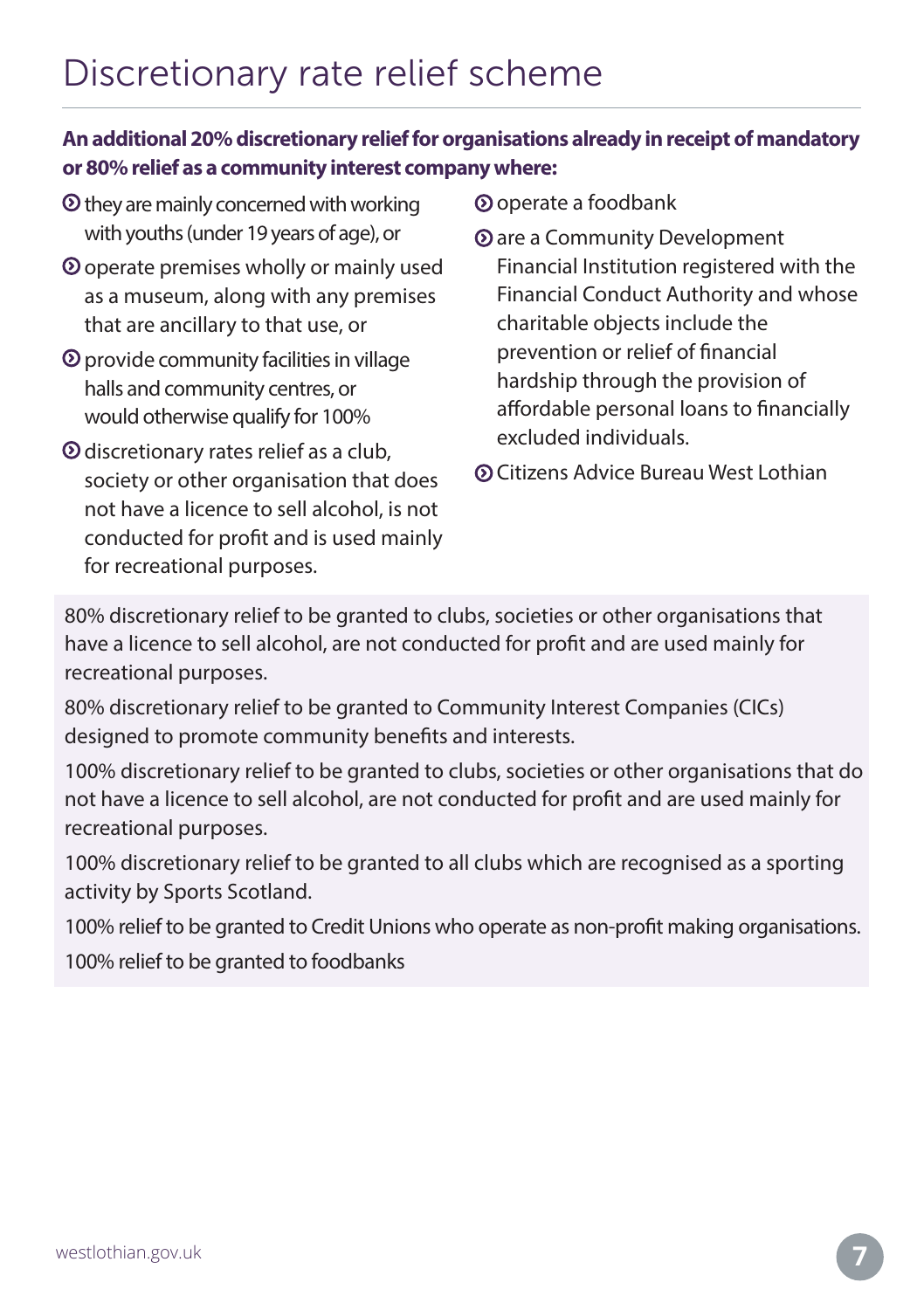### Rural rate relief

You may be entitled to a 100% reduction on your property if it is in an area included in our rural settlement list and is:

- a general shop;
- a post office;
- $\Omega$  a pub;
- a hotel;
- a petrol station; or
- $\Omega$  a food shop.

If the property is a pub, a hotel or a petrol station, the rateable value must not be more than £12,750. For small food shops,general shops and post offices, the rateable value must not be more than £8,500.

We may also grant a 50% reduction if you

have a different type of property which is still included in our settlement list. The rateable value of the property must not be more than £17,000. Also, your yearly turnover (before taking off things like tax) should not be more than £250,000,and we must be satisfied that the property is used for purposes that benefit the local community.

**You must fill in an application form. By law,we must protect the money we manage.To prevent and detect fraud,we will share information with other organisations responsible for monitoring public spending or managing public funds.**

### Publication of Relief Recipients

In order to increase transparency around the use of public funds for Business Rates relief awards, information in relation to the award of rates relief is published quarterly on our website.

This information includes the name of the ratepayer, property address (including property reference number), date relief was awarded and type of relief awarded.

### Appeals

You can appeal against your rates bill if you believe we have not assessed the charge correctly.

#### **For example, if:**

- $\odot$  the person named on the bill is not the ratepayer;
- the rateable value or net yearly value shown on the bill does not match the entry in the valuation roll (to see the valuation roll, please contact the Assessor for Lothian Joint Valuation Board – contact details are on page 3);
- $\Omega$  we have not worked out the rates correctly; or
- we have not granted relief you are entitled to.

If you want to appeal,write to:

#### **Revenues Manager**

West Lothian Council West Lothian Civic Centre Howden South Road Livingston EH54 6FF

**You must continue to pay your rates while you appeal.**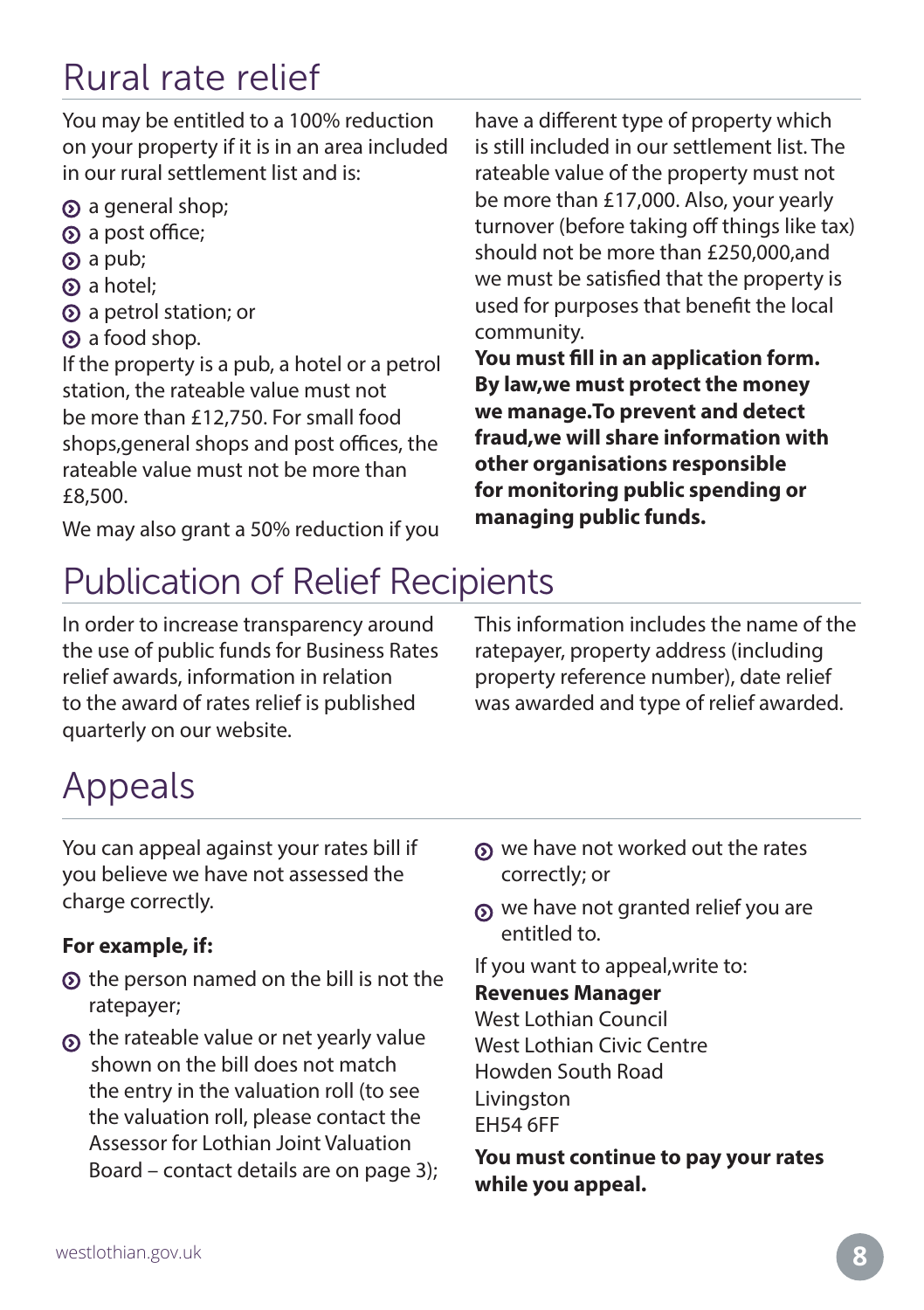### Paying your rates on time

Your bill shows you how much you must pay. We must receive your payment **on or before** the payment date. If we don't, we will ask you to make the missed payment within seven days. If you do not do this, you will lose your right to pay in instalments after another seven days.

The amount you owe for the rest of the year will then be due immediately and we will apply to the Sheriff Court for a 'summary warrant', which allows us to collect the taxes you owe us. At this stage we will add costs of 10% of the amount you owe.

### Changes in circumstances

#### **Moving in**

If you have taken over a new property, please tell us your name and the date you took over. We will then send you an enquiry form to fill in.

#### **Moving out**

If you are a tenant in a rented property and are about to give up your tenancy, please contact us so we can finalise your bill.

#### **Selling your property**

Please get your solicitor to confirm:

- the date of sale;
- $\odot$  the name and address of the buyer; and
- $\odot$  the name and address of the buyer's solicitor.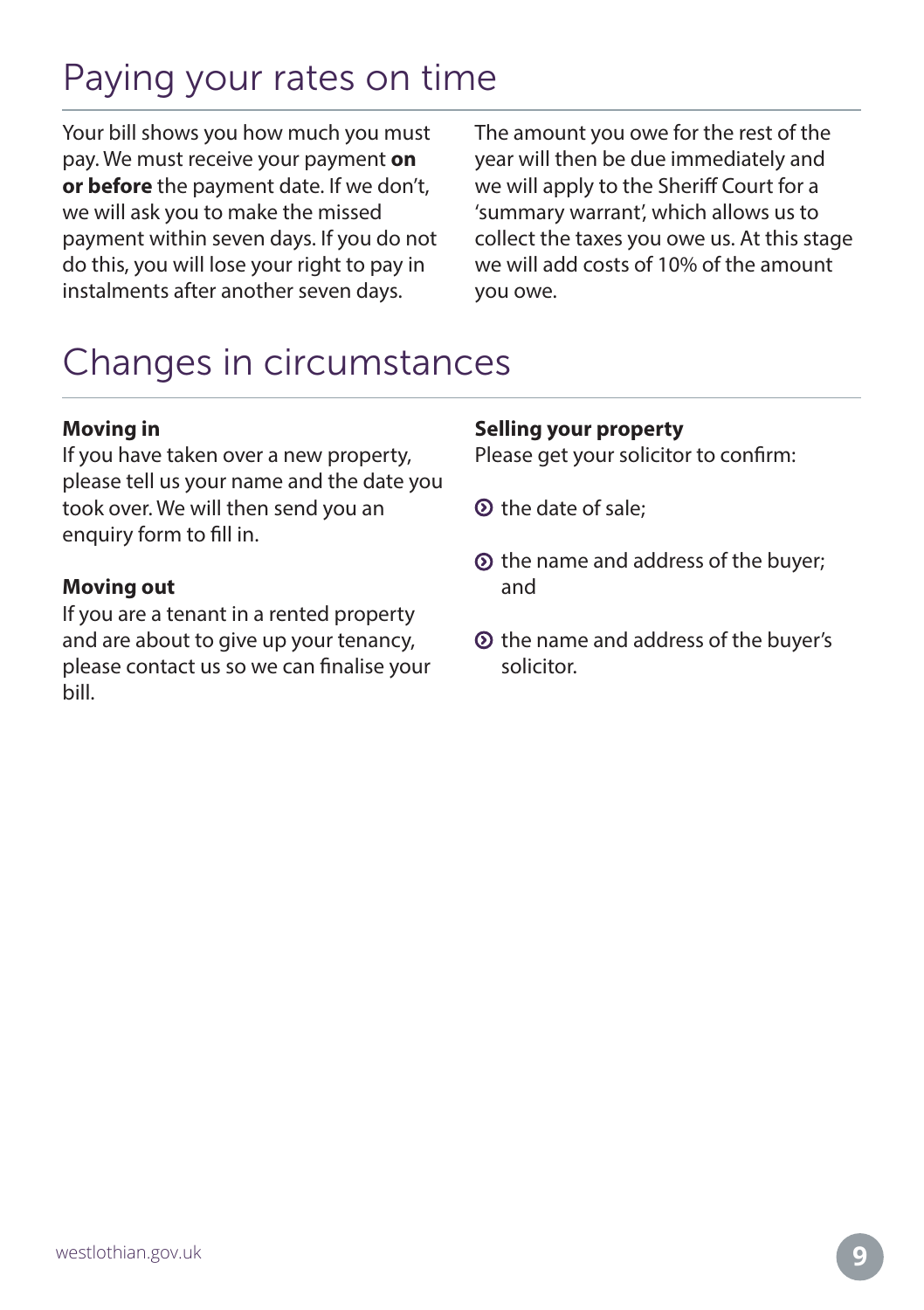### Electronic bills and payments

You can choose to receive your business rates bill by email. This has the following advantages.

- $\odot$  It is a faster way of communicating with you.
- We offer a 'reply to sender' facility so you can email any questions you have back to us.
- It reduces the use of paper, envelopes and postage, helping us to save money and protect the environment.

We offer a link to our online payment facility.

If you want to receive your bill by e-mail, please let us know. Our contact details are listed in this booklet.

You can also pay online by visiting www.westlothian.gov.uk and clicking on pay for it. There is a link to this facility through your emailed bill.

### Business support

We are committed to helping local businesses grow.To do this,we bring together a wide range of business, employment and economic development services.

These include:

- support for new businesses;
- business health checks, to help local firms review their main areas of business;
- business advice and planning;
- grant support to employ young people;
- workshops, training and events;
- access to business grants and loans;
- environmental initiatives;
- support for companies moving to West Lothian;
- business and economic information and publications.
- $\odot$  expert help with issues including cyber security

You can get access to these services through Business Gateway.

Business Gateway provides its services with a number of partners including Scottish Enterprise, West Lothian Chamber of Commerce, West Lothian College, Skills Development Scotland, Jobcentre Plus, the Federation of Small Businesses, Voluntary Sector Gateway and the Supplier Development Programme.

#### **Contact:**

Business Start up Support Phone: 01506 283400 Business Growth Support Email: jim.henderson@westlothian.gov.uk Email: bgateway@westlothian.gov.uk Website: www.investinwestlothian.com Find us on Facebook @BusinessGatewayWestLothian Twitter@BGWestLothian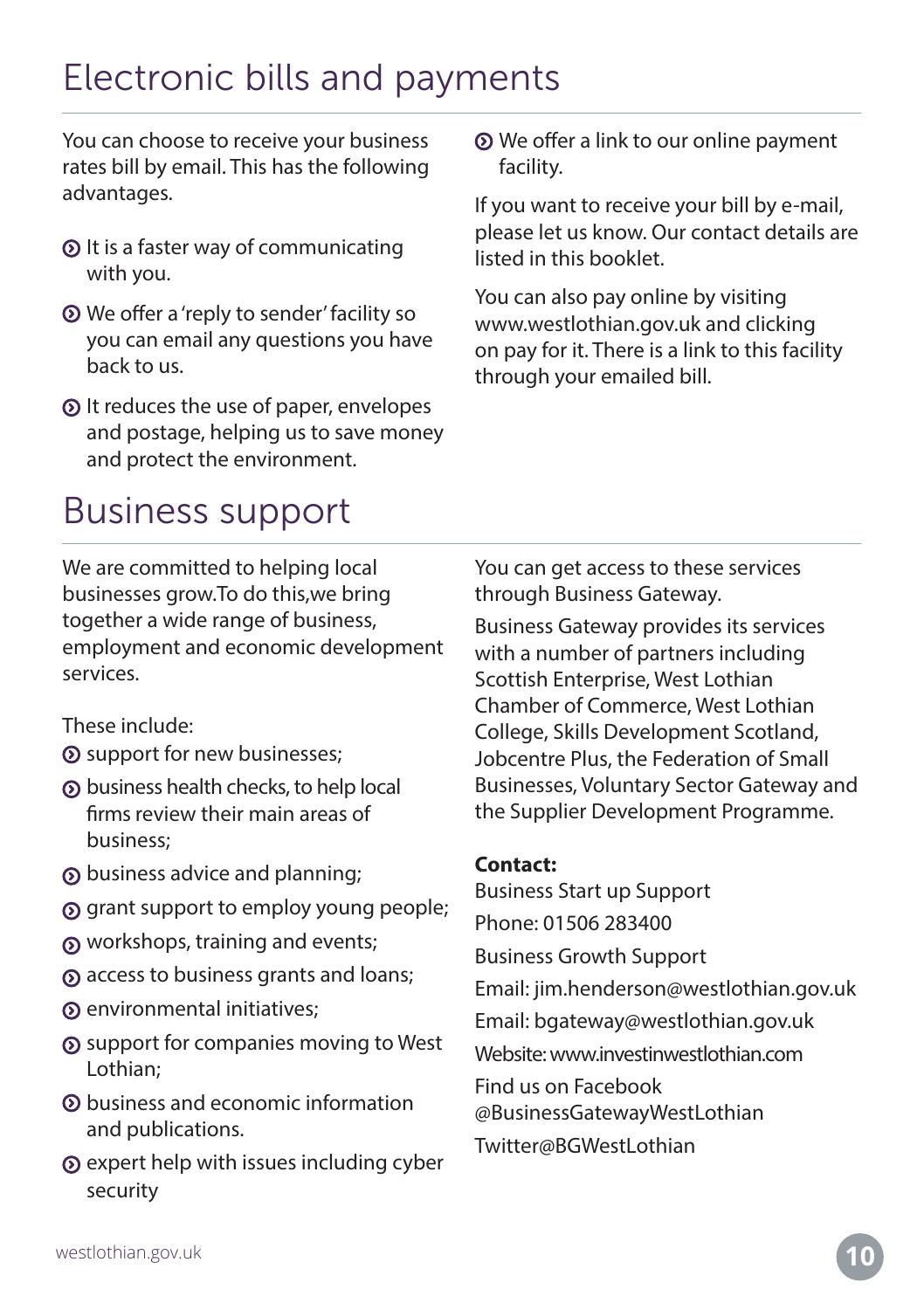### Service standards: Revenues and Benefits

#### **Customer enquiry standards**

#### **We will:**

- Give customers equal access to our services, through appropriate multiple contact and information methods;
- Deal with all enquiries in a polite, sensitive and efficient manner.

#### **Core service standards**

#### **We will:**

- Work with our customers to achieve a service that meets their aims and achieves best value.
- measure and monitor our performance against other revenues and benefits services; and
- openly monitor and review our performance against our standards and publish the outcome.

#### How we performed against the standards we set for 2020/21

| <b>Standard</b>                                                                                                 | <b>Performance</b>                                                                                                                                                                               |
|-----------------------------------------------------------------------------------------------------------------|--------------------------------------------------------------------------------------------------------------------------------------------------------------------------------------------------|
| To collect 98.5% of 2020/21 Business Rates.                                                                     | We collected 93.3% of what was due for 2020/21 and<br>will continue to collect all Business Rates debt that<br>remains outstanding.<br>Performance was impacted due to the Covid-19<br>pandemic. |
| To deal with 96.2% of customer correspondence<br>within 10 working days of receiving them.                      | 96.4%                                                                                                                                                                                            |
| To answer 99% of non-abandoned telephone calls be-<br>fore the customer is asked to leave a voice mail message. | 94.9%<br>Performance was impacted due to the Covid-19<br>pandemic                                                                                                                                |
| To call back 99% of customers who have recorded a<br>voice mail message within 1 working day.                   | 100%                                                                                                                                                                                             |

#### Customer Survey Results 2020/21

- 87.7% of our customers rated the promptness of our service between good and excellent.
- 94.2% of our customers rated our staff's knowledge and skills between good and excellent.
- 97.5% of our customers stated that they were treated fairly and sensitively.
- 90.4% of our customers rated the overall quality of our customer service between good and excellent.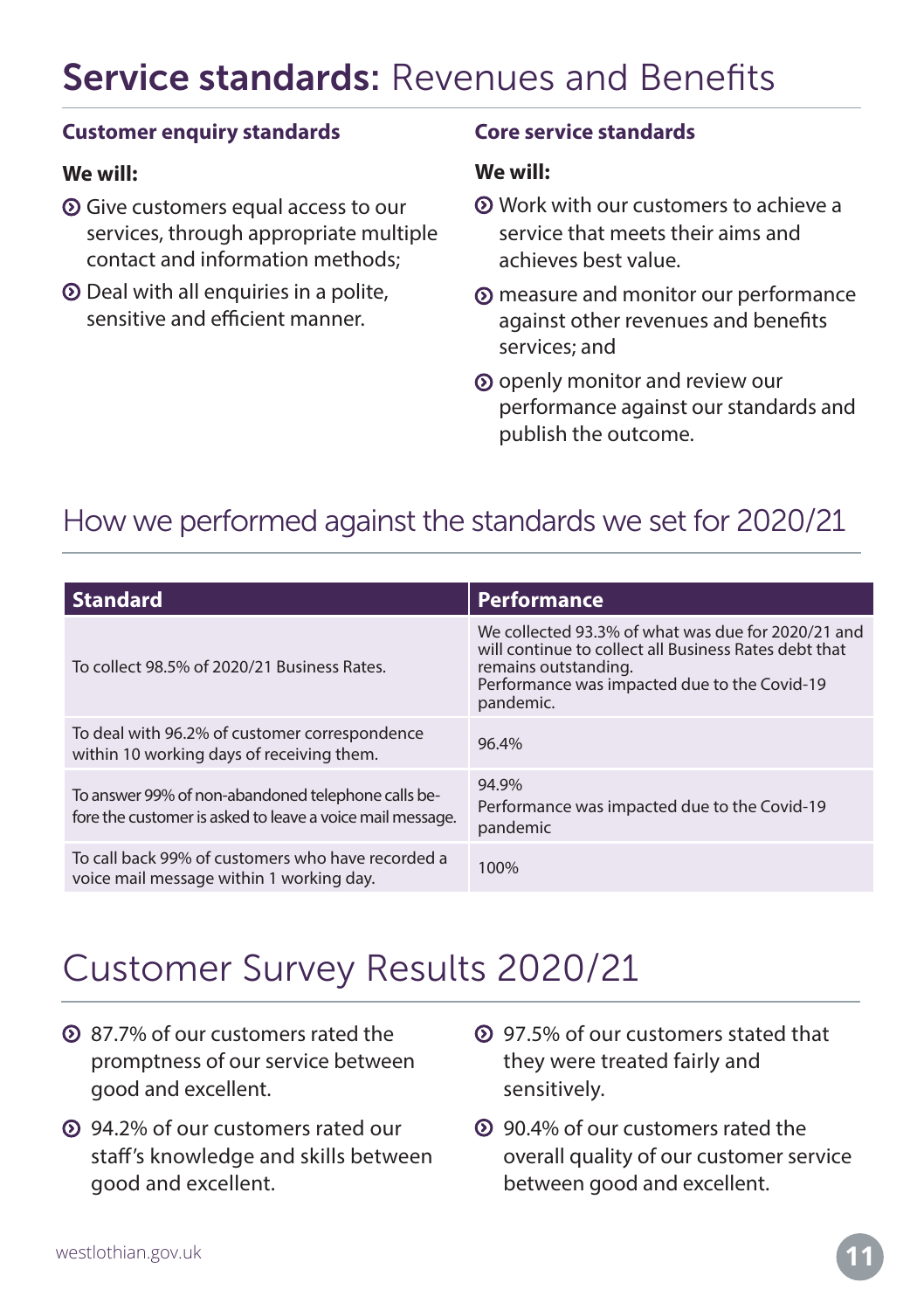### Spending on our services

The money we need to spend to provide services is set out in our yearly 'revenue budget'. This budget relates to all services except housing, which is funded entirely from money we receive from rent.

#### **In 2022/23 we will spend £490.228 million, which is made up of the following**

| <b>Gross spending</b> | £508.026 million |
|-----------------------|------------------|
| Less fees and charges | £17.798 million  |
| Net spending          | £490.228 million |

Gross spending is total spending. Net spending is spending, less fees and charges.

The budget sets how much services can spend each year. The 2022/23 budget for each service is as follows.

|                                                                | Net spending    | <b>Movement</b><br>from the<br>previous year | Percentage<br>change from<br>the previous<br>year | <b>Breakdown</b><br>of Council<br>Tax in<br>band D |
|----------------------------------------------------------------|-----------------|----------------------------------------------|---------------------------------------------------|----------------------------------------------------|
|                                                                | <b>£million</b> | <b>£million</b>                              | $\frac{0}{0}$                                     | £                                                  |
| <b>Corporate, Operational and Housing</b><br><b>Services</b>   | 79.4            | 2.2                                          | 2.8                                               | 213                                                |
| <b>Social Policy and Integration Joint</b><br><b>Board</b>     | 125.4           | 8.0                                          | 6.4                                               | 336                                                |
| <b>Education and Planning</b>                                  | 207.8           | 11.5                                         | 5.5                                               | 557                                                |
| <b>Chief Executive/Finance and Property</b><br><b>Services</b> | 30              | 2.9                                          | $*9.7$                                            | 81                                                 |
| <b>Non Service Expenditure</b><br>(Including capital charges)  | 47.6            | 1.2                                          | 2.5                                               | 128                                                |
| <b>Total</b>                                                   | 490.2           | 25.8                                         | 5.3                                               | 1,315                                              |

*Information provided by Financial Management Unit.*

*\* The increase takes into account additional Scottish Government funding of £1.8 million to increase the Scottish Child Payment from 2022/23.*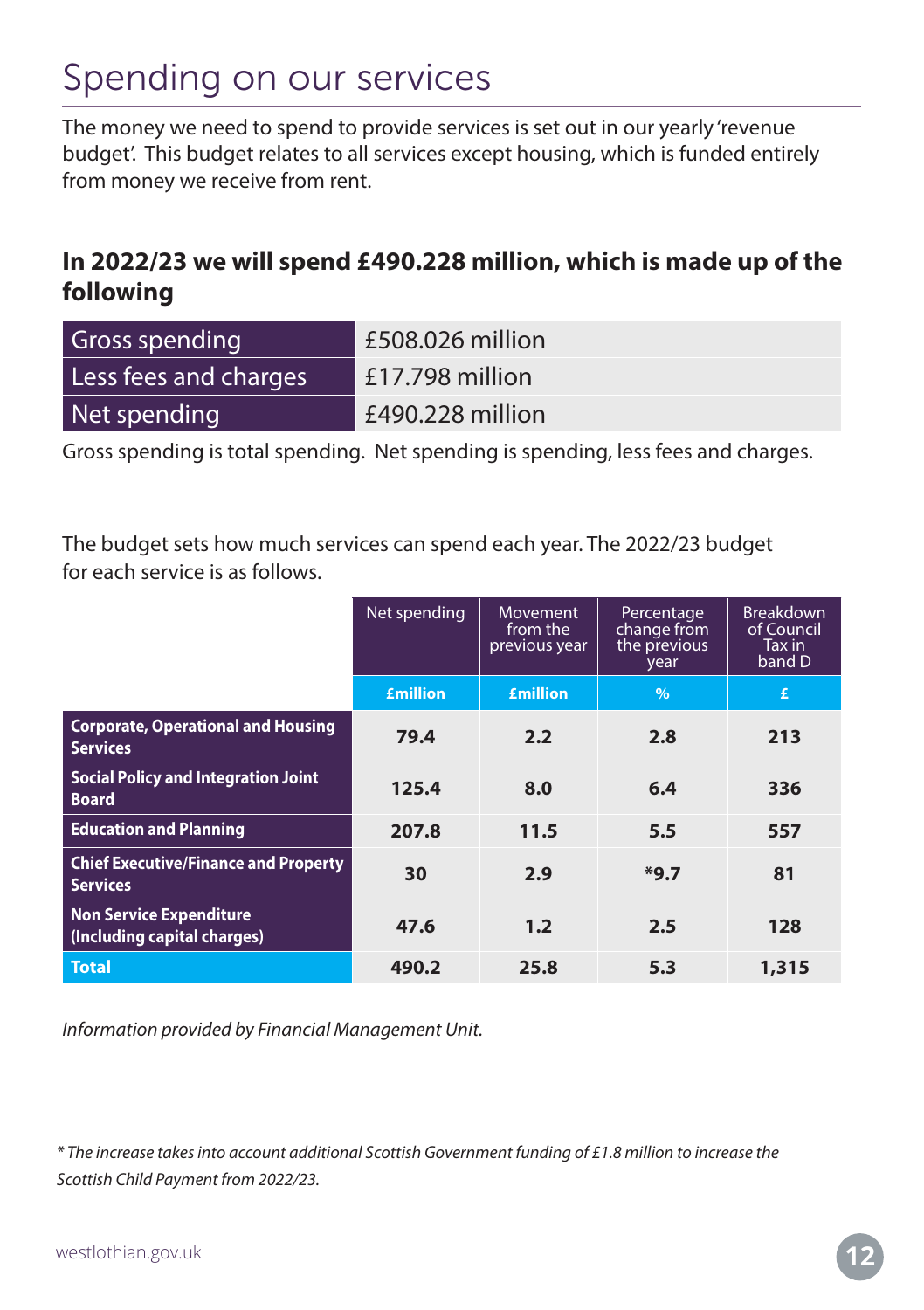### Funding our services

Our budget for 2022/23 is £490.228 million. The money that funds our services comes from Scottish Government grant, non domestic rates income, Council Tax and other one off funding. In 2022/23, we will receive £2,011of grant for each person who lives in our area, compared with the national average of £2,081.

Scottish Government grants and non domestic rates income provide 80% of our funding. We raise the rest of the money we need to fund services mostly from Council Tax.

The chart on the right shows the various sources of funding for 2022/23.

*Information provided by Financial Management Unit.*

#### More Information





#### **This booklet is a guide only. For more information, please contact:**

#### **The Revenues Unit,**

West Lothian Civic Centre, Howden South Road, Livingston, EH54 6FF

| <b>Phone:</b>   | 01506 282020                     |
|-----------------|----------------------------------|
| Email:          | BusinessRates@westlothian.gov.uk |
| <b>Website:</b> | www.westlothian.gov.uk           |

**Freedom of Information and Customers with Special Requirements (Scotland) Act 2002**  West Lothian Council publishes a range of information online and on paper. The council has developed a Publication Scheme to show what information we make available to the public and the formats it is available in. Copies of the Publication Scheme are available at libraries and Council Information Service (CIS) centres. It is also available online: **www.westlothian.gov.uk** 

You can view the Business Rates Administration Privacy Notice on our website.